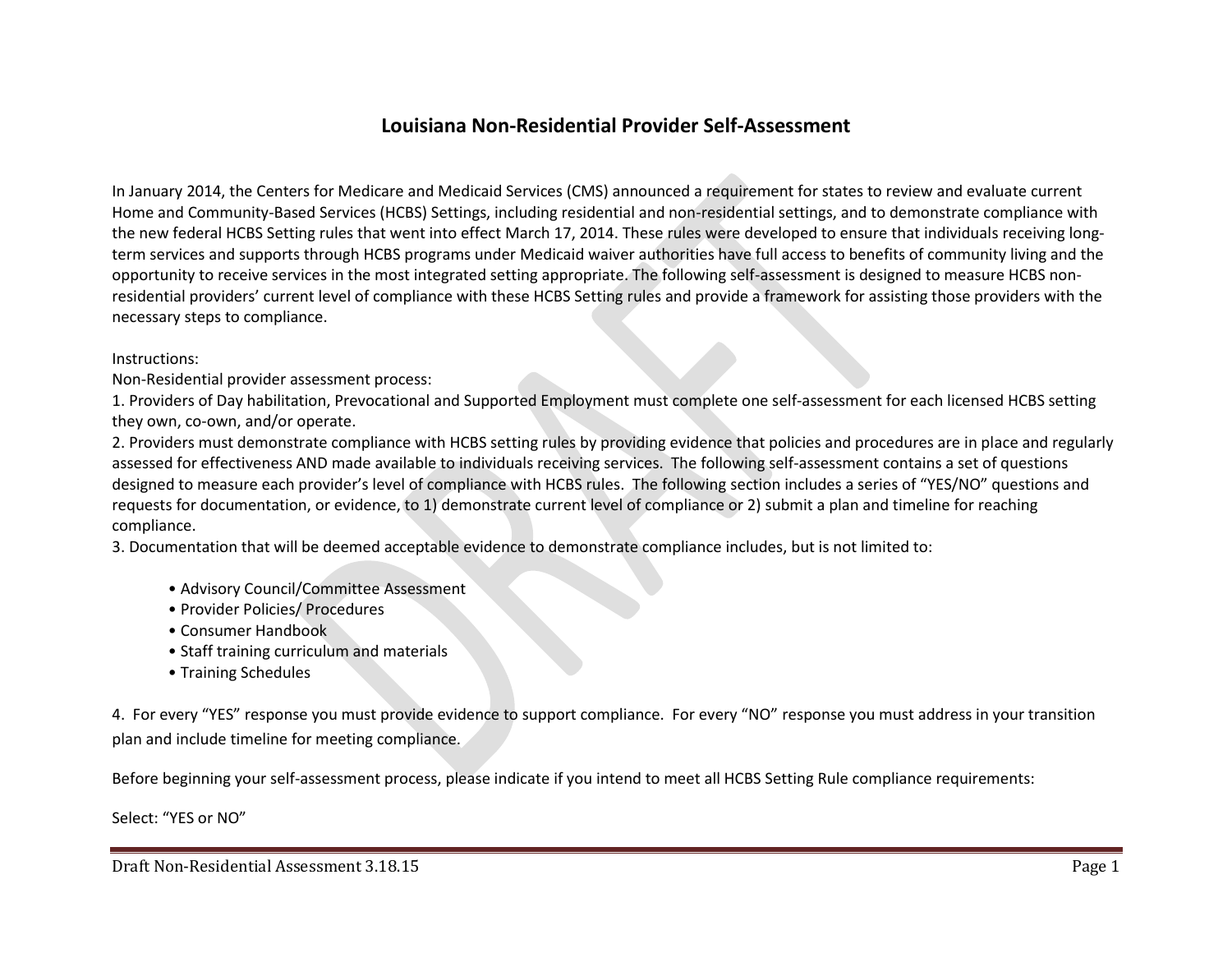If "YES", please continue beginning with Section A below.

If "NO", please enter the total number of individuals served through Medicaid HCBS that will need to be transitioned to another provider.

NOTE: Questions in this document followed by an asterisk (\*) indicate that there are instructions that accompany these questions to provide guidance for completing the self-assessment. Please see Attachment A, which immediately follows the Section B questions, to view the instructions.

| <b>Section A - Provider Information</b>     |  |  |
|---------------------------------------------|--|--|
| Please indicate the HCBS Provider type*     |  |  |
| Number of people served*                    |  |  |
| Name and 'Role' of Stakeholder Group*       |  |  |
| Methodology for Completing Self-Assessment* |  |  |

## **Section B**

*Demonstrate that the setting has access to integrated community living in which individuals' abilities to interact with the broader community are not limited* 

| <b>Physical Location</b>                                                                                                                                                               | YES/NO | <b>Required Evidence of Compliance with</b><br><b>HCBS</b> rules |
|----------------------------------------------------------------------------------------------------------------------------------------------------------------------------------------|--------|------------------------------------------------------------------|
| 1. The service setting is NOT located in a building that is also a publicly or privately<br>operated facility that provides inpatient institutional treatment (a NF, IMD, ICF/IDD, and |        |                                                                  |
| Hospital)?*                                                                                                                                                                            |        |                                                                  |
| 2. The service setting is NOT located in a building on the grounds of, or immediately                                                                                                  |        |                                                                  |
| adjacent to, a public institution?*                                                                                                                                                    |        |                                                                  |
| 3. The provider does NOT own or operate multiple locations on the same street?*                                                                                                        |        |                                                                  |
| 4. The service setting is NOT in a gated/secured 'community' for people with                                                                                                           |        |                                                                  |
| disabilities?*                                                                                                                                                                         |        |                                                                  |
| 5. The service setting is NOT located in a farmstead or disability-specific community?*                                                                                                |        |                                                                  |
| 6. The setting is NOT located in the same building as an educational program or school?                                                                                                |        |                                                                  |
| 7. The service setting is NOT designed specifically for people with disabilities?*                                                                                                     |        |                                                                  |
| 8. Individuals who participant in services are NOT primarily or exclusively people with                                                                                                |        |                                                                  |
| disabilities?*                                                                                                                                                                         |        |                                                                  |
| 9. Does the provider provide options for community integration and utilization of                                                                                                      |        |                                                                  |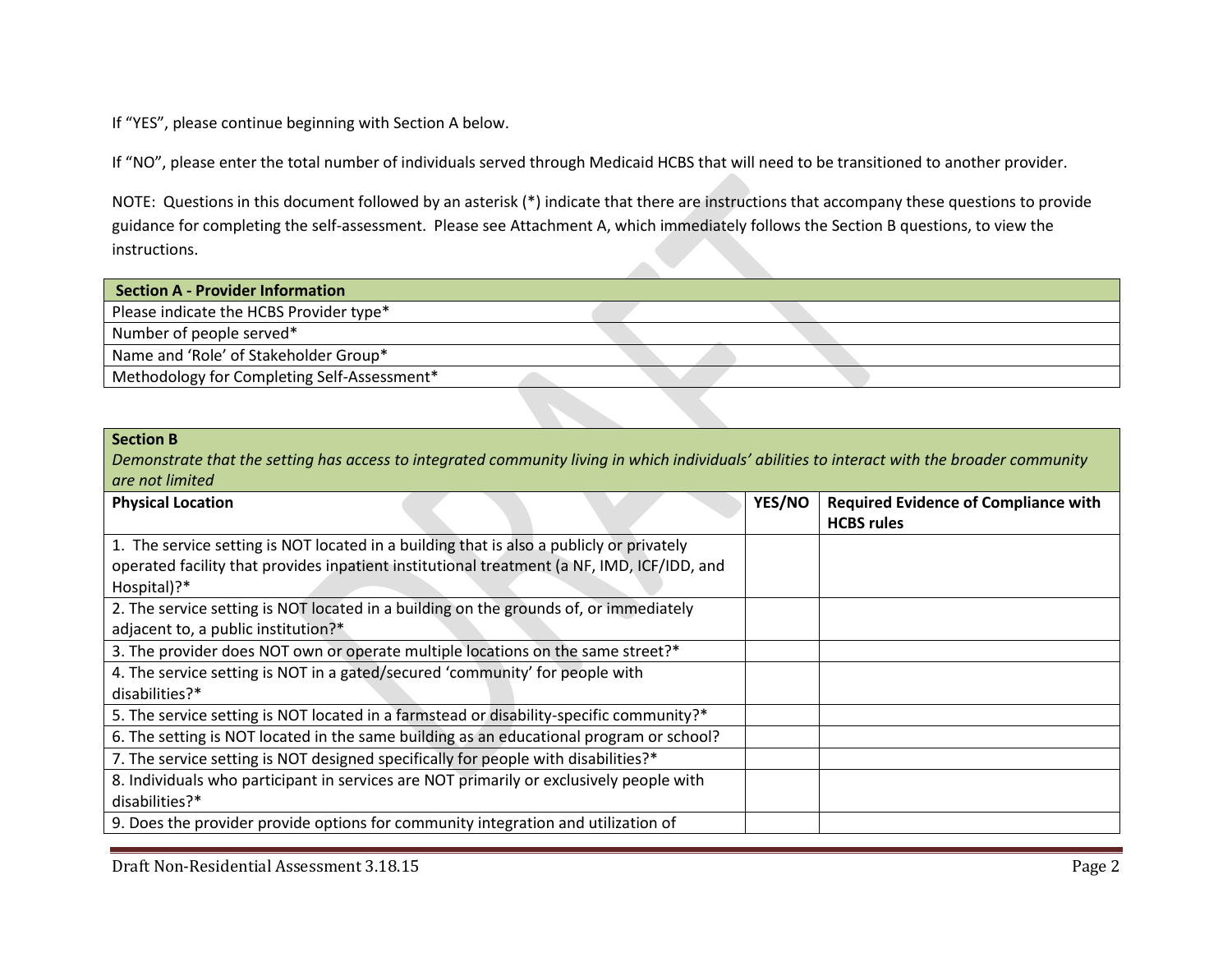| community services in lieu of onsite services (including medical, behavioral, therapeutic |  |
|-------------------------------------------------------------------------------------------|--|
| or recreational services that may be offered on site)?                                    |  |

 $\mathcal{L}$ 

| <b>Individual Choice</b>                                                                                                                              | <b>YES/NO</b> | <b>Required Evidence of Compliance</b><br>with HCBS rules |
|-------------------------------------------------------------------------------------------------------------------------------------------------------|---------------|-----------------------------------------------------------|
| 10. Was the individual provided a choice regarding the services, provider and settings                                                                |               |                                                           |
| and the opportunity to visit/understand the options?<br>11. Does the setting afford the individual with the opportunity to participate in             |               |                                                           |
| meaningful non-work activities in integrated community settings in a manner consistent<br>with the individual's needs and preferences?                |               |                                                           |
| 12. Does the setting afford individuals the opportunity to regularly and periodically<br>update or change their preferences?                          |               |                                                           |
| 13. Does the setting ensure individuals are supported to make decisions and exercise<br>autonomy to the greatest extent possible?                     |               |                                                           |
| 14. Does setting ensure the individual is supported in developing plans to support<br>her/his needs and preferences?                                  |               |                                                           |
| 15. Is setting staff knowledgeable about the capabilities, interests, preferences and<br>needs of individuals?                                        |               |                                                           |
| 16. Does the setting post or provide information to individuals about how to make a<br>request for additional HCBS, or changes to their current HCBS? |               |                                                           |
|                                                                                                                                                       |               |                                                           |

| <b>Community Integration</b>                                                                                                                                                                            | YES/NO | <b>Required Evidence of Compliance with</b><br><b>HCBS Rules</b> |
|---------------------------------------------------------------------------------------------------------------------------------------------------------------------------------------------------------|--------|------------------------------------------------------------------|
| 17. Does the setting reflect individual needs and preferences and do its policies ensure<br>the informed choice of the individual?                                                                      |        |                                                                  |
| 18. Do individuals shop, attend religious services, schedule appointments, have lunch<br>with family and friends, etc., in the community, as they choose?                                               |        |                                                                  |
| 19. Does the individual regularly access the community and is he or she able to describe<br>how he or she accesses the community, who assists in facilitating the activity and where<br>he or she goes? |        |                                                                  |
| 20. Are individuals aware of or do they have access to materials to become aware of                                                                                                                     |        |                                                                  |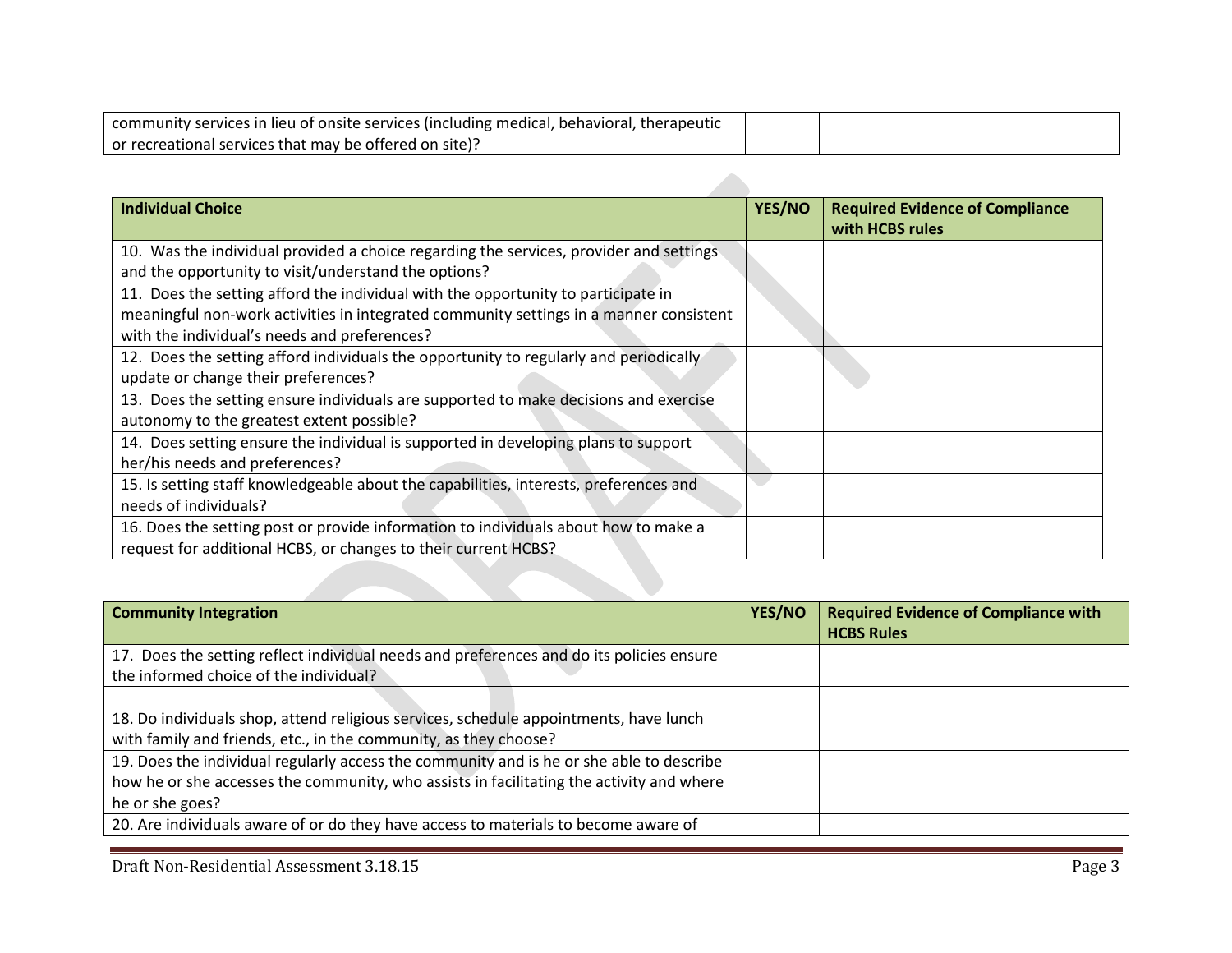| activities occurring outside of the setting?                                           |  |
|----------------------------------------------------------------------------------------|--|
| 22. Do the setting options offered include non-disability-specific settings, such as   |  |
| competitive employment in an integrated public setting, volunteering in the community, |  |
| or engaging in general non-disabled community activities such as those available at a  |  |
| YMCA?                                                                                  |  |
| 23. Do the setting options include the opportunity for the individual to choose to     |  |
| combine more than one service delivery setting or type of HCBS in any given day/week   |  |
| (e.g. combine competitive employment with community habilitation)?                     |  |
| 24. Are individuals able to come and go at any time?                                   |  |
| 25. Do individuals talk about activities occurring outside of the setting?             |  |
|                                                                                        |  |
|                                                                                        |  |

| <b>Rights and Privacy</b>                                                                    | YES/NO | <b>Required Evidence of Compliance with</b><br><b>HCBS</b> rules |
|----------------------------------------------------------------------------------------------|--------|------------------------------------------------------------------|
| 26. Is all information about individuals kept private? For instance, do paid staff/providers |        |                                                                  |
| follow confidentiality policy/practices and does staff within the setting ensure that, for   |        |                                                                  |
| example, there are no posted schedules of individuals for PT, OT, medications, restricted    |        |                                                                  |
| diet?                                                                                        |        |                                                                  |
| 27. Does the setting assure that staff interacts and communicate with individuals            |        |                                                                  |
| respectfully and in a manner in which the person would like to be addressed, while           |        |                                                                  |
| providing assistance during the regular course of daily activities?                          |        |                                                                  |
| 28. Do setting requirements assure that staff does not talk to other staff about an          |        |                                                                  |
| individual(s) in the presence of other persons or in the presence of the individual as if    |        |                                                                  |
| s/he were not present?                                                                       |        |                                                                  |
| 29. Does the setting policy require that the individual and/or representative grant          |        |                                                                  |
| informed consent prior to the use of restraints and/or restrictive interventions and         |        |                                                                  |
| document these interventions in the person-centered plan?                                    |        |                                                                  |
|                                                                                              |        |                                                                  |
| 30. Does the setting policy ensure that each individual's supports and plans to address      |        |                                                                  |
| behavioral needs are specific to the individual and not the same as everyone else in the     |        |                                                                  |
| setting and/or restrictive to the rights of every individual receiving support within the    |        |                                                                  |
| setting?                                                                                     |        |                                                                  |
| 31. Does the setting offer a secure place for the individual to store personal belongings?   |        |                                                                  |
| 32. Does the setting support individuals who need assistance with their personal             |        |                                                                  |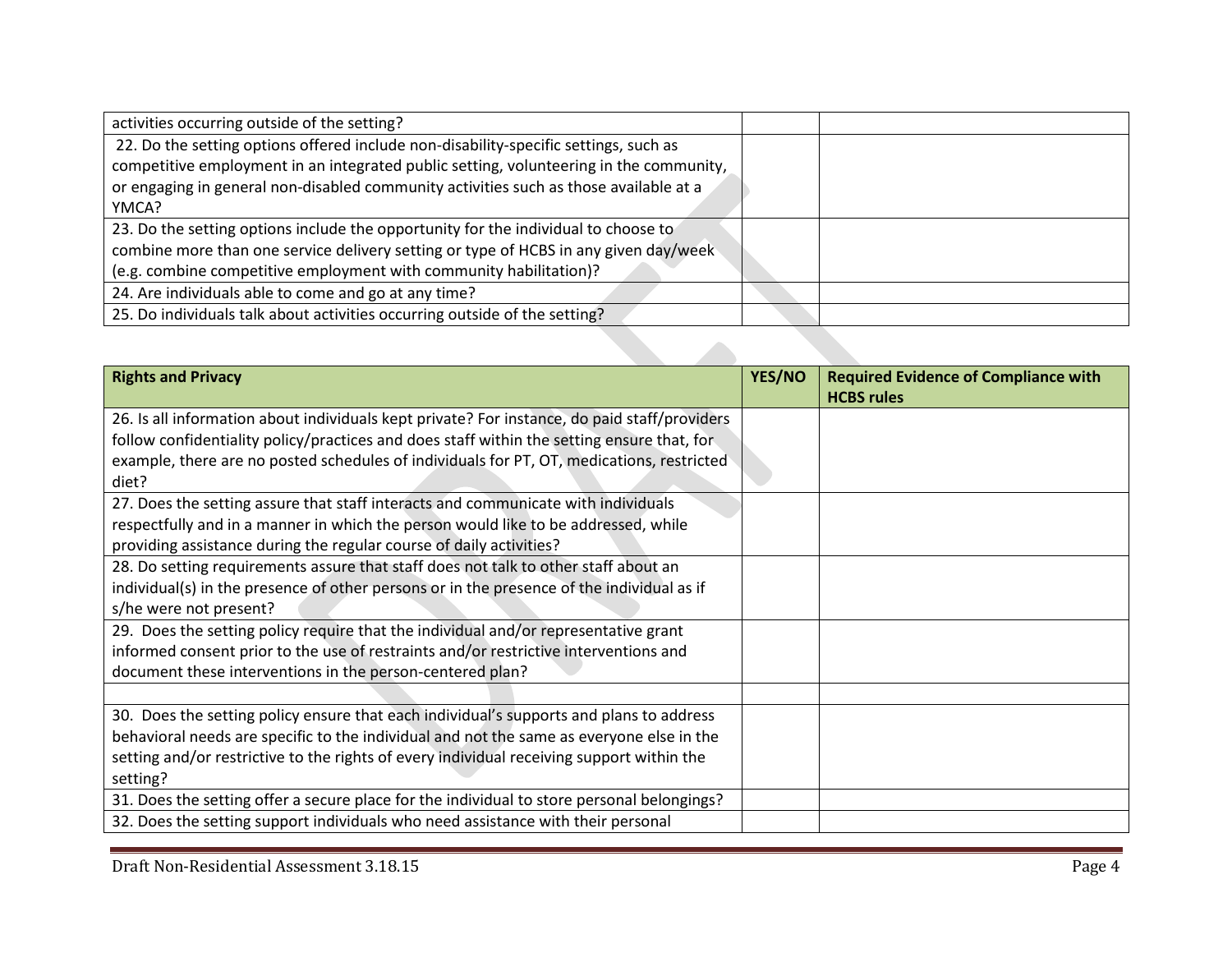| appearance to appear as they desire, and is personal assistance, provided in private, as |  |
|------------------------------------------------------------------------------------------|--|
| appropriate?                                                                             |  |

| Individual Initiative, Autonomy, and Independence                                              | YES/NO | <b>Required Evidence of Compliance with</b><br><b>HCBS rules</b> |
|------------------------------------------------------------------------------------------------|--------|------------------------------------------------------------------|
| 33. Is the setting free from gates, Velcro strips, locked doors, fences or other barriers      |        |                                                                  |
| preventing individuals' entrance to or exit from certain areas of the setting.                 |        |                                                                  |
| 34. Does the physical environment support a variety of individual goals and needs (for         |        |                                                                  |
| example, does the setting provide indoor and outdoor gathering spaces; does the setting        |        |                                                                  |
| provide for larger group activities as well as solitary activities; does the setting provide   |        |                                                                  |
| for stimulating as well as calming activities)?                                                |        |                                                                  |
| 35. Does the setting afford opportunities for individuals to choose with whom to do            |        |                                                                  |
| activities in the setting or outside the setting or are individuals assigned only to be with a |        |                                                                  |
| certain group of people?                                                                       |        |                                                                  |
| 36. Does the setting allow for individuals to have a meal/ snacks at the time and place of     |        |                                                                  |
| their choosing? For instance, does the setting afford individuals full access to a dining      |        |                                                                  |
| area with comfortable seating and opportunity to converse with others during break or          |        |                                                                  |
| meal times, afford dignity to the diners (i.e., individuals are treated age-appropriately      |        |                                                                  |
| and not required to wear bibs)? Do individuals' have access to food at any time                |        |                                                                  |
| consistent with individuals in similar and/or the same setting who are not receiving           |        |                                                                  |
| Medicaid-funded services and supports?                                                         |        |                                                                  |
| 37. Does the setting provide for an alternative meal and/or private dining if requested by     |        |                                                                  |
| the individual?                                                                                |        |                                                                  |
| 38. Do individuals have access to food at any time consistent with individuals in similar      |        |                                                                  |
| and/or the same setting who are not receiving Medicaid-funded services and supports?           |        |                                                                  |
| 39. Does the setting post or provide information on individual rights?                         |        |                                                                  |
|                                                                                                |        |                                                                  |
| 40. Does the setting allow individuals to engage in legal activities (ex. voting when 18 or    |        |                                                                  |
| older, consuming alcohol when 21 or older) in a manner that is the same for individuals        |        |                                                                  |
| in similar and/or the same setting who are not receiving Medicaid funded services and          |        |                                                                  |
| supports?                                                                                      |        |                                                                  |
|                                                                                                |        |                                                                  |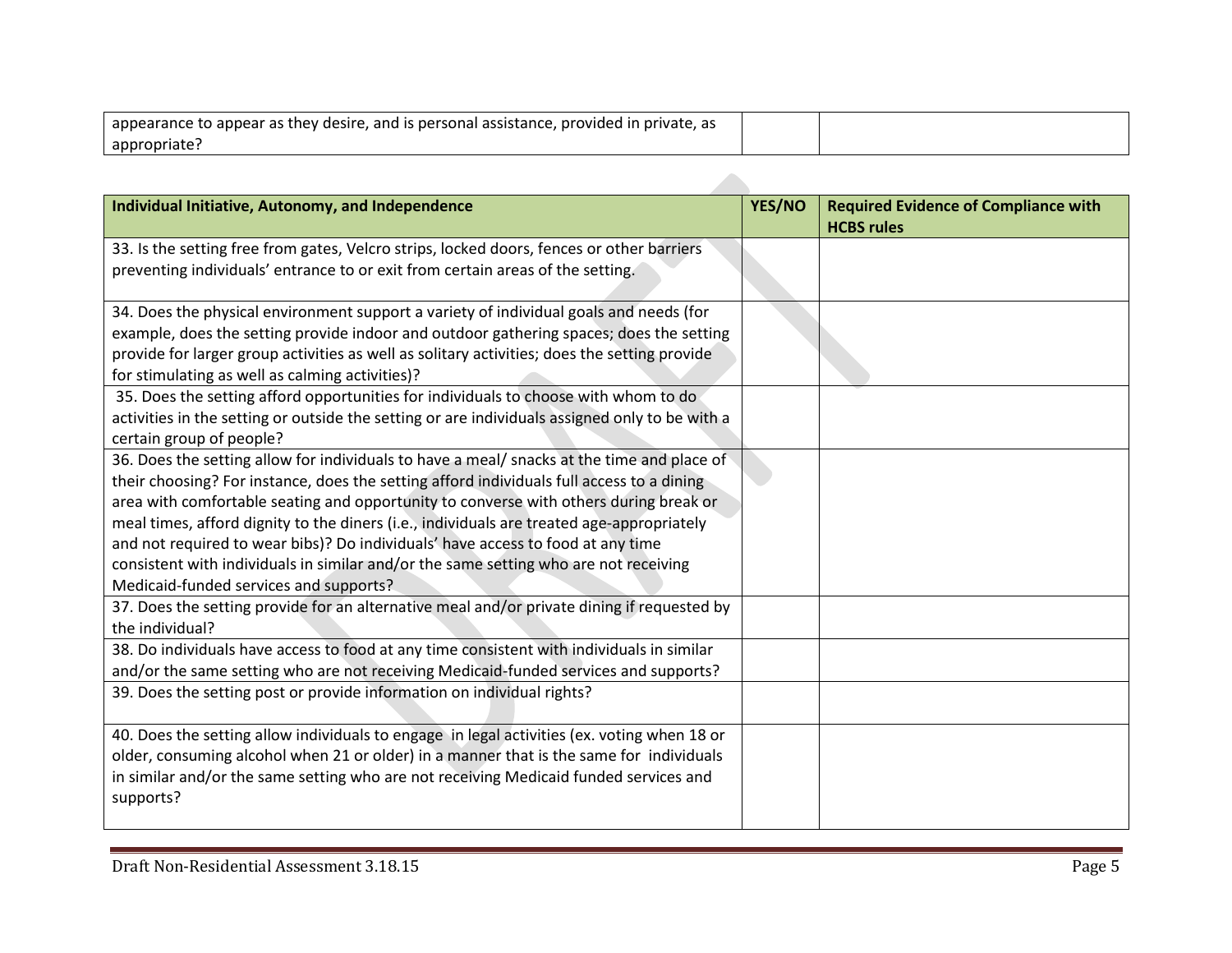| 41. Does the setting afford the opportunity for tasks and activities matched to |  |
|---------------------------------------------------------------------------------|--|
| individuals' skills, abilities and desires?                                     |  |

| <b>Employment</b>                                                                           | YES/NO | <b>Required Evidence of Compliance with</b><br><b>HCBS Rules</b> |
|---------------------------------------------------------------------------------------------|--------|------------------------------------------------------------------|
| 42. Does the setting afford opportunities for individual schedules that focus on the needs  |        |                                                                  |
| and desires of an individual and an opportunity for individual growth?                      |        |                                                                  |
| 43. Does the setting afford opportunities for individuals to have knowledge of or access    |        |                                                                  |
| to information regarding age-appropriate activities including competitive work,             |        |                                                                  |
| shopping, attending religious services, medical appointments, dining out, etc. outside of   |        |                                                                  |
| the setting, and who in the setting will facilitate and support access to these activities? |        |                                                                  |
| 44. Does the setting allow individuals the freedom to move about inside and outside of      |        |                                                                  |
| the setting as opposed to one restricted room or area within the setting? For example,      |        |                                                                  |
| do individuals receive HCBS in an area of the setting that is fully integrated with         |        |                                                                  |
| individuals not receiving Medicaid HCBS?                                                    |        |                                                                  |
| 45. Is the setting in the community/building located among other residential buildings,     |        |                                                                  |
| private businesses, retail businesses, restaurants, doctor's offices, etc. that facilitates |        |                                                                  |
| integration with the greater community?                                                     |        |                                                                  |
| 46. Does the setting encourage visitors or other people from the greater community          |        |                                                                  |
| (aside from paid staff) to be present, and is there evidence that visitors have been        |        |                                                                  |
| present at regular frequencies? For example, do visitors greet/acknowledge individuals      |        |                                                                  |
| receiving services with familiarity when they encounter them, are visiting hours            |        |                                                                  |
| unrestricted, or does the setting otherwise encourage interaction with the public (for      |        |                                                                  |
| example, as customers in a pre-vocational setting)?                                         |        |                                                                  |
| 47. Do employment settings provide individuals with the opportunity to participate in       |        |                                                                  |
| negotiating his/her work schedule, break/lunch times and leave and medical benefits         |        |                                                                  |
| with his/her employer to the same extent as individuals not receiving Medicaid funded       |        |                                                                  |
| HCBS?                                                                                       |        |                                                                  |
| 48. In settings where money management is part of the service, does the setting             |        |                                                                  |
| facilitate the opportunity for individuals to have a checking or savings account or other   |        |                                                                  |
| means to have access to and control his/her funds. For example, is it clear that the        |        |                                                                  |
| individual is not required to sign over his/her paychecks to the provider?                  |        |                                                                  |
| 49. Does the setting provide individuals with contact information, access to and training   |        |                                                                  |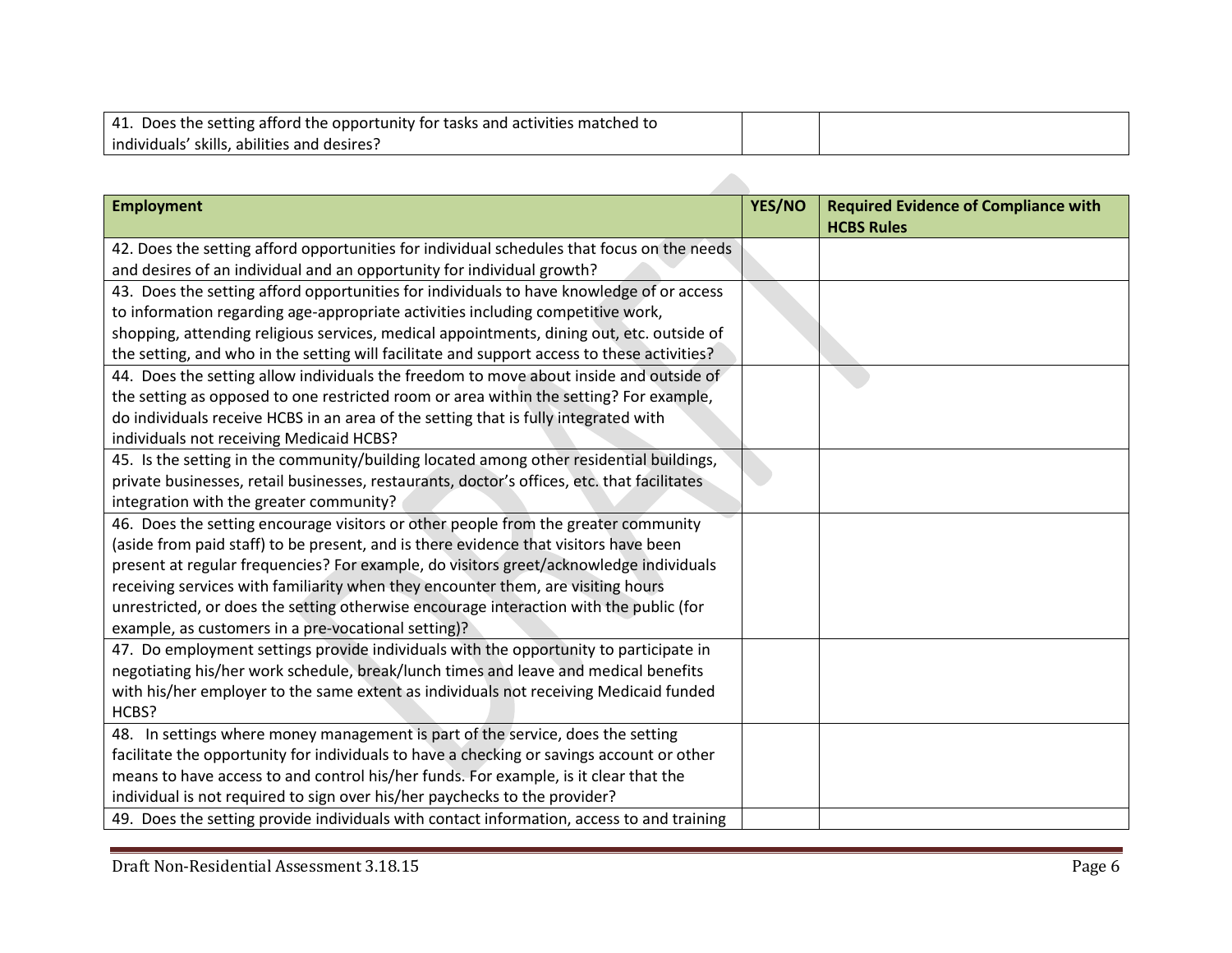| on the use of public transportation, such as buses, taxis, etc., and are these public      |  |
|--------------------------------------------------------------------------------------------|--|
| transportation schedules and telephone numbers available in a convenient location?         |  |
| 50. Alternatively where public transportation is limited, does the setting provide         |  |
| information about resources for the individual to access the broader community,            |  |
| including accessible transportation for individuals who use wheelchairs?                   |  |
| 51. Does the setting assure that tasks and activities are comparable to tasks and          |  |
| activities for people of similar ages who do not receive HCB services?                     |  |
| 52. Is the setting physically accessible, including access to bathrooms and break rooms,   |  |
| and are appliances, equipment, and tables/desks and chairs at a convenient height and      |  |
| location, with no obstructions such as steps, lips in a doorway, narrow hallways, etc.,    |  |
| limiting individuals' mobility in the setting? If obstructions are present, are there      |  |
| environmental adaptations such as a stair lift or elevator to ameliorate the obstructions? |  |

| <b>Policy Enforcement</b>                                                                 | YES/NO | <b>Required Evidence of Compliance with</b><br><b>HCBS Rules</b> |
|-------------------------------------------------------------------------------------------|--------|------------------------------------------------------------------|
| 53. Do paid and unpaid staff receive new hire training and continuing education related   |        |                                                                  |
| to the rights of individuals receiving services and member experience as outlined in HCBS |        |                                                                  |
| rules?                                                                                    |        |                                                                  |
| 54. Are provider policies outlining rights of individuals receiving services and member   |        |                                                                  |
| experience made available to individuals receiving services?                              |        |                                                                  |
| 55. Are provider policies on member experience and HCBS rules regularly reassessed for    |        |                                                                  |
| compliance and effectiveness and amended, as necessary?                                   |        |                                                                  |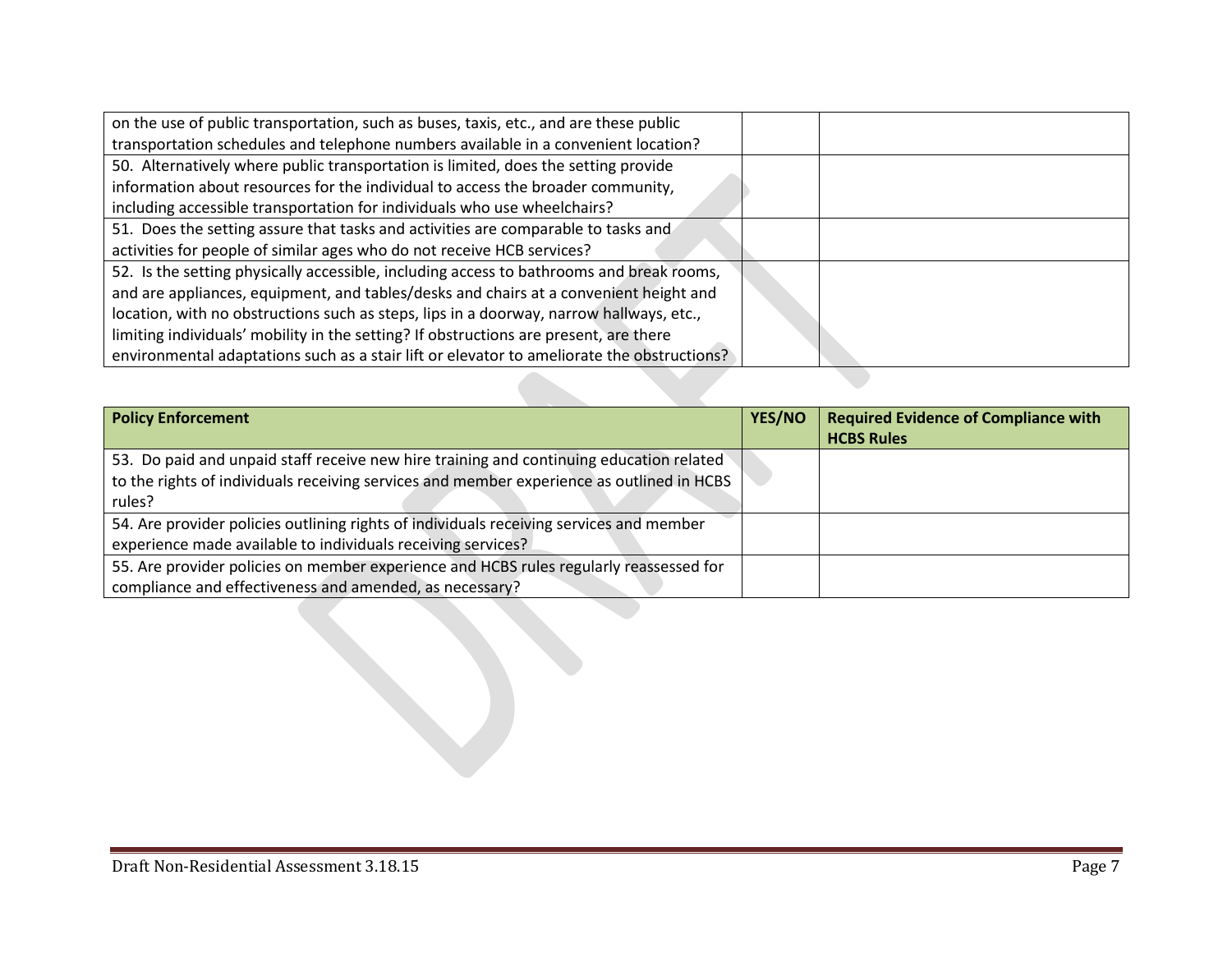## **ATTACHMENT A**

## **Instructions**

*The following sections contain instructions to provide guidance for completing the self-assessment. Each instruction is preceded by a short description of the corresponding question from Section A or B above.* 

| <b>Section A</b>                           |                                                                          |  |  |
|--------------------------------------------|--------------------------------------------------------------------------|--|--|
| <b>Section A Question</b>                  | Instruction                                                              |  |  |
| Please select HCBS Provider type           | Select ONLY ONE provider type per assessment.                            |  |  |
| Number of people served                    | Enter the total number of people served in the setting that is           |  |  |
|                                            | included in this self-assessment. Include only those for whom you        |  |  |
|                                            | receive Medicaid HCBS reimbursement.                                     |  |  |
| Name and Role of Stakeholder Group         | For purposes of this self-assessment, 'Role' is defined as consumer,     |  |  |
|                                            | family member, agency staff (including executive staff), support         |  |  |
|                                            | coordinator and community advocate. Each provider is required to         |  |  |
|                                            | conduct self-assessment activities with a stakeholder group that         |  |  |
|                                            | includes consumers, family members, agency staff, a support              |  |  |
|                                            | coordinator and an advocate from an advocacy organization not            |  |  |
|                                            | directly affiliated with the provider agency. In this section, enter the |  |  |
|                                            | first and last names, and role (consumer, family member, etc.) of        |  |  |
|                                            | each stakeholder involved in your self-assessment process.               |  |  |
| Methodology for Completing Self-Assessment | In this section, please describe your agency's approach to               |  |  |
|                                            | completing the self-assessment process. For example, how did you         |  |  |
|                                            | determine the persons selected to represent the required roles of        |  |  |
|                                            | the stakeholder group? Did you convene meetings or conference            |  |  |
|                                            | calls? Was each member of the stakeholder group provided with a          |  |  |
|                                            | copy of the self-assessment tool? Who was responsible for which          |  |  |
|                                            | aspects of the self-assessment? How did you get to unanimous             |  |  |
|                                            | agreement on results of the self-assessment before submission?           |  |  |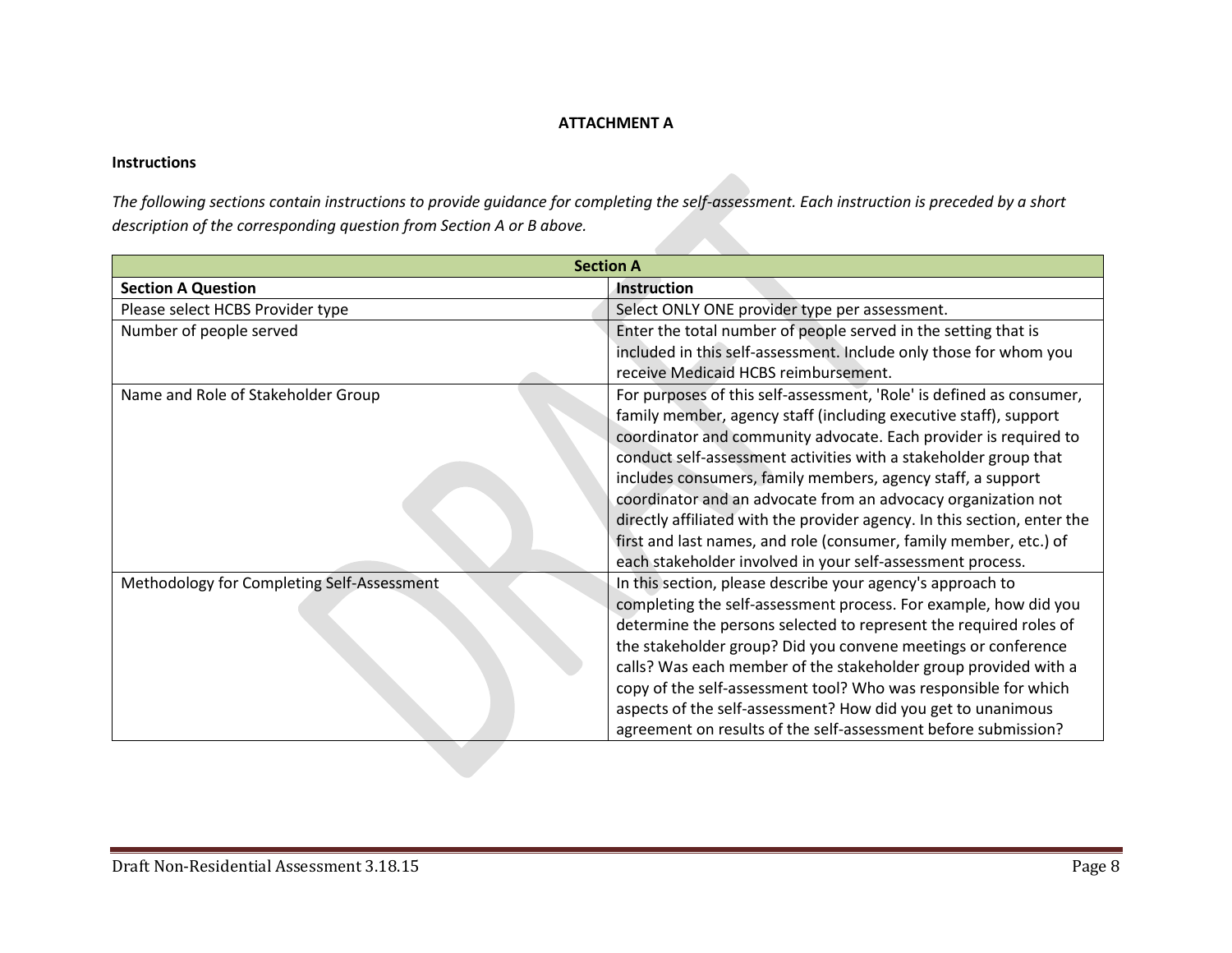| <b>Section B</b>           |                                                                                                                 |  |
|----------------------------|-----------------------------------------------------------------------------------------------------------------|--|
| <b>Section B Questions</b> | <b>Instructions</b>                                                                                             |  |
| Question 1                 | A YES response indicates agreement with the statement.                                                          |  |
| Question 2                 | A YES response indicates agreement with the statement.                                                          |  |
| Question 3                 | A YES response indicates this statement is true of the service setting(s) you are assessing. If NO and you      |  |
|                            | need to transition your service into compliance, include action steps and timelines in your Transition Plan. If |  |
|                            | NO but you believe your operations to be in compliance with the Rule, indicate such in your Transition Plan.    |  |
|                            | Your evidence supporting compliance with the HCBS Setting Rule must demonstrate how such a situation is         |  |
|                            | not in violation of the Rule. For example, were the settings grouped together at request of individuals         |  |
|                            | served, were individuals able to choose to participate in services at this setting from other options made      |  |
|                            | available to them, does participation in services at this setting prohibit individuals from being integrated in |  |
|                            | their community?                                                                                                |  |
| Question 4                 | A YES response indicates this statement is true of the service setting(s) you are assessing. If NO and you      |  |
|                            | need to transition your service into compliance, include action steps and timelines in your Transition Plan. If |  |
|                            | NO but you believe your operations to be in compliance with the Rule, indicate such in your Transition Plan.    |  |
|                            | Your evidence supporting compliance with the HCBS Setting Rule must demonstrate how such a situation is         |  |
|                            | not in violation of the Rule. For example, were individuals able to choose to participate in services at this   |  |
|                            | setting from other options made available to them, does participation in services at this setting prohibit      |  |
|                            | individuals from being integrated in their community?                                                           |  |
| Question 5                 | A YES response indicates this statement is true of the service setting(s) you are assessing. If NO and you      |  |
|                            | need to transition your service into compliance, include action steps and timelines in your Transition Plan. If |  |
|                            | NO but you believe your operations to be in compliance with the Rule, indicate such in your Transition Plan.    |  |
|                            | Your evidence supporting compliance with the HCBS Setting Rule must demonstrate how such a situation is         |  |
|                            | not in violation of the Rule. For example, were individuals able to choose to participate in services at this   |  |
|                            | setting from other options made available to them, does participation in services at this setting prohibit      |  |
|                            | individuals from being integrated in their community?                                                           |  |
| Question 7                 | A YES response indicates this statement is true of the service setting(s) you are assessing. If NO and you      |  |
|                            | need to transition your service into compliance, include action steps and timelines in your Transition Plan. If |  |
|                            | NO but you believe your operations to be in compliance with the Rule, indicate such in your Transition Plan.    |  |
|                            | Your evidence supporting compliance with the HCBS Setting Rule must demonstrate how such a situation is         |  |
|                            | not in violation of the Rule. For example, were individuals able to choose to participate in services at this   |  |
|                            | setting from other options made available to them, does participation in services at this setting prohibit      |  |
|                            | individuals from being integrated in their community?                                                           |  |
| Question 8                 | A YES response indicates this statement is true of the service setting(s) you are assessing. If NO and you      |  |